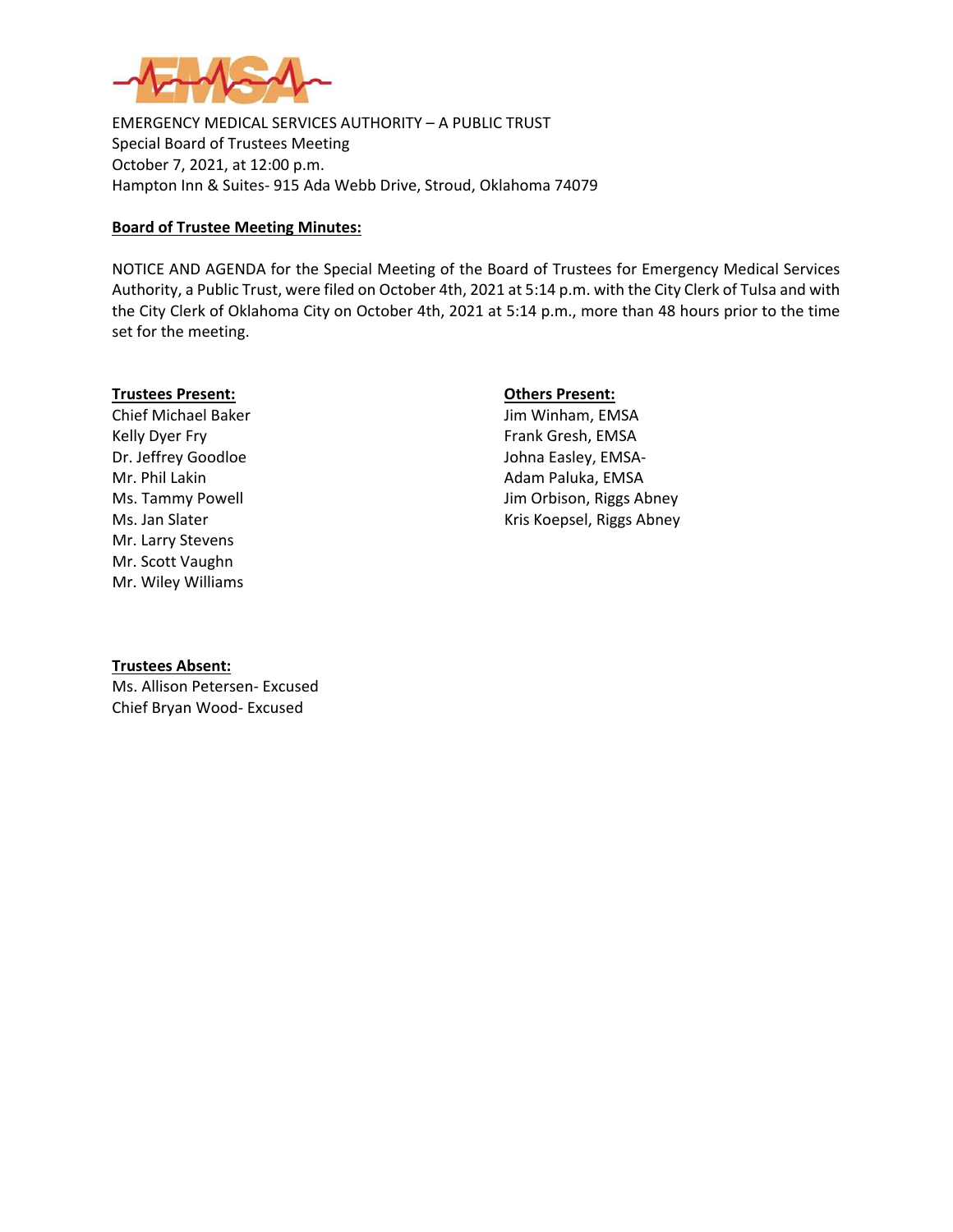A quorum was present, and the meeting was called to order at 12:02 p.m. by Chairman Wiley Williams.

# **SPECIAL AGENDA**

- 1. Mr. Williams called for a motion to enter an Executive Session for such purpose and to make such determination based on the advice of its attorneys. Mr. Orbison advised the Board to meet in executive session to discuss the below agenda items.
	- An Executive Session of the Board of Trustees, as authorized by Title 25, §307.B4 of the Oklahoma statutes, for the purpose of confidential communications with its attorneys concerning claims arising from the Contract dated as of September 25, 2013, between Emergency Medical Services Authority, an Oklahoma public trust ("EMSA"), and American Medical Response Ambulance Service, Inc. ("AMRAS"), as amended, including, but not limited to, the Complaint filed by EMSA against AMRAS in the United States District Court for the Northern District of Oklahoma Civil Action No. 20-CV-00455-GKF-FHM, and with the advice of its attorneys, a determination by the Board of Trustees that disclosure to the public of the communications in such Executive Session will seriously impair the ability of the Board of Trustees to process such claims and litigation in the public interest.
	- An executive session of the board, as authorized by Title 25, §307 B.1 of the Oklahoma Statutes, for the purpose of discussing the employment, hiring, appointment, promotion, demotion, disciplining or resignation of the Compliance Officer.
	- An executive session of the board, as authorized by Title 25, §307 B.1 of the Oklahoma Statutes, for the purpose of discussing the employment, hiring, appointment, promotion, demotion, disciplining or resignation of the President.

Upon motion made by Ms. Powell and seconded by Councilor Lakin, the Board of Trustees voted to enter an Executive Session at 12:05 p.m.

AYE: Chief Baker, Ms. Fry, Councilor Lakin, Ms. Powell, Ms. Slater, Mr. Vaughn, Mr. Stevens, Mr. Williams

NAY: None

ABSENT: Ms. Peterson, Chief Wood

The motion is passed.

2. Prior to the Trustees' return to the public meeting, Ms. Powell and Mr. Vaughn both left the meeting. At 3:40 p.m., the Board of Trustees retuned to the public meeting. After returning to the public meeting, Chairman Williams asked if there was any business coming out of the executive session.

Ms. Slater made a motion to appoint Johna Easley as EMSA's Chief Compliance Officer. The motion was seconded by Ms. Fry.

AYE: Chief Baker, Ms. Fry, Councilor Lakin, Ms. Slater, Mr. Stevens, Mr. Williams